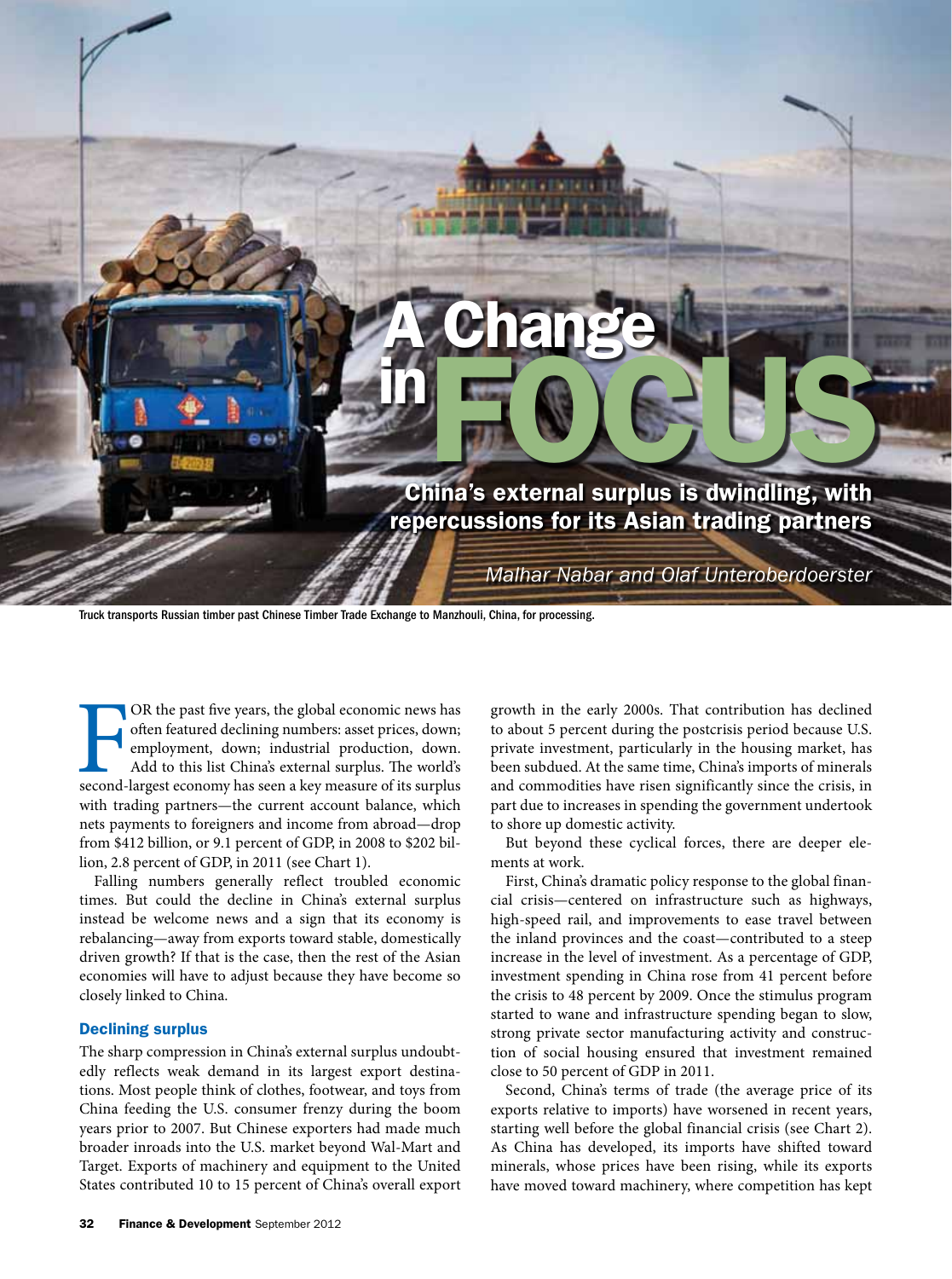

prices in check. Other export-oriented economies, notably Japan and Korea, experienced similar declines in their terms of trade as they developed. In China's case, the sheer size of its trade flows implies that its external surplus has been highly sensitive to shifts in the prices of its exports and imports. And since 2009, the sustained strength in demand for imported commodities and minerals associated with China's investment boom has reinforced this underlying dynamic of worsening terms of trade.

Third, reflecting in part the underlying shifts in the domestic economy, the real appreciation of China's currency, the renminbi, has also contributed to a decline in its trade surplus.

## A sustained rebalancing?

Do China's shifting trade patterns represent a sustained rebalancing of its economy away from export dependence? Although policy efforts have achieved much in reorienting the economy toward domestic demand, so far the decline in China's external surplus has been largely achieved through higher investment. The evidence does not yet indicate that household consumption is rising steadily as a share of GDP (see "Sino-Spending," in this issue of *F&D*). It is possible that the growth in capacity from the recent elevated investment could eventually be used for domestic production—in higher final sales to Chinese households. But it could also lead to future increases in exports if Chinese firms instead continue to look outward. Alternatively, if the investment turns out to have been misallocated and demand is not forthcoming (domestic or external), it could show up as excess capacity and result in more bad loans in the banking

#### Chart 1

### Shrinking imbalance

The surplus in China's current account balance has been shrinking since 2008. (current account balance, percent of GDP)



Sources: CEIC Data Co., Ltd.; IMF, World Economic Outlook database; and IMF staff estimates. Note: The current account balance adds together the balance of trade (income from exports minus payments for imports) and services, income (earnings on foreign investments minus payments to foreign investors), and net cash transfers.

system. At this point, it is too early to determine how the new capacity will be used. However, it is fair to say that there is growing concern that domestic imbalances are on the rise even as the external ones retreat.

China's policymakers are cognizant of these risks. The overall policy direction in China, as laid out in 2010 in the 12th Five-Year Plan, focuses on accelerating the transformation of the economy toward one driven by household consumption. Policymakers are motivated equally by the side effects of China's existing growth model—high capital and energy intensity, relatively low job creation, and a shrinking income share for labor—and by the sluggish nature of the global recovery. Achieving such a transformation will require changes that include

• **Higher household disposable income:** The floor on urban wages was raised across the country last year. To protect low-skilled and entry-level workers with minimal bargaining power, future increases in the minimum wage will have to keep pace with the increases in the compensation of more experienced and skilled workers. In addition, lowering the social contribution payroll tax (the combined employer

## Chart 2

## Terms-of-trade shift

China's import prices have, on balance, risen more than its export prices, contributing to a deterioration in its terms of trade (the price of its exports relative to imports).  $(index, 2004 = 100)$ 



Sources: CEIC Data Co., Ltd.; IMF, World Economic Outlook database; and IMF staff estimates.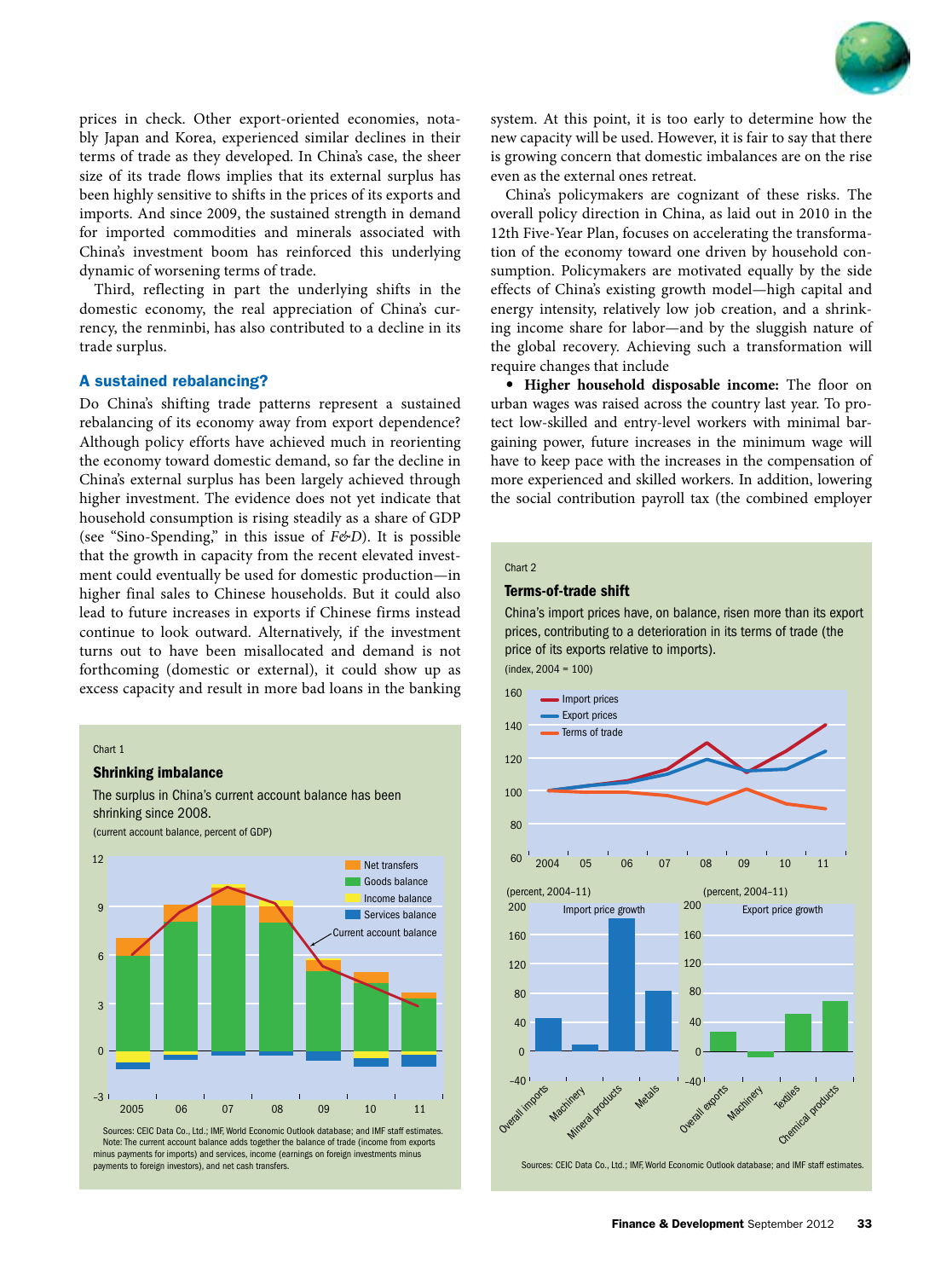and worker rate can exceed 40 percent of wages in some cases) would lift the share of remuneration captured by households and induce them to consume more. At the same time, a stronger renminbi would make imports cheaper and raise household purchasing power over imported consumer goods.

• **A stronger social safety net**, which would reduce household precautionary saving and increase consumption: Access to health care must continue to improve—through the recently expanded government health insurance programs, better training of personnel, and adequate incentives for skilled medical staff to relocate to rural areas. The complex-

ity of regulations covering pension programs could be further simplified to encourage greater participation in pension plans. Also, more comprehensive education subsidies would ease the impulse to save, particularly among young households.

• **Increases in input costs and improved corporate governance:** Government subsidies and directives on the cost of production inputs (such as land,

Incentives for excessive investment would be reduced if input costs were raised closer to levels in comparable economies and if the cost of capital were aligned with its high return.

energy, and capital) have steadily tilted the economy further toward capital-intensive production. Incentives for excessive investment would be reduced if input costs were raised closer to levels in comparable economies and if the cost of capital were aligned with its high return. The effect of these measures would be greater if they were combined with corporate governance reforms requiring large state-owned enterprises to make more substantial dividend payments rather than hoard profits.

• **Financial sector reform:** The existing system of bankbased financial intermediation—in which the authorities guide interest rates and the allocation of credit—tends to favor large corporations at the expense of households and smaller firms. A greater reliance on market forces to determine interest rates and improved access to a wider range of saving and financing options would improve the efficiency of investment, lift household capital income, and boost consumption.

If these structural reforms were put in place, household income and consumption would rise faster, investment would decline as a share of the national economy, and China would successfully move to a consumption-driven growth model with structurally lower external surpluses. Such an outcome would be the most beneficial for China and its trading partners, many of which, particularly within Asia, are already significantly affected by the changes in China's trade patterns.

# China's Asian trading partners

To examine the effect of the shifts in China's trade on Asian trading partners it is useful to distinguish among China's roles as a source of regional demand, an export-processing hub, and a competitor.

Asian economies have clearly *benefited from China's strong domestic demand* since the recent global recession, in particular for commodities and capital goods. While the rapid growth of Asian exports to China has been fueled by its role as the center of an Asian supply chain that culminates in exports to advanced economies, economic activity within China has become more important as a source of demand in recent years. IMF estimates suggest that, when Japan is excluded, about 60 to 70 percent of the recovery in Asia's exports to China above precrisis trends can be attributed to China's domestic demand.

> Overall, China's demand for investment goods has risen more sharply than its demand for consumer goods. As a result, based on value added, the typical Asian trading partner exports roughly 30 percent more capital goods to China than consumer goods, a reversal from the ratio of capital to consumer goods exports 10 years ago. For Asia's leading capital goods exporters—Japan

and Korea—China accounts for 20 to 25 percent of such exports, a fourfold increase from a decade earlier.

Exports to China from commodity producers such as Australia and Indonesia have also risen sharply. China accounts for about two-thirds of the world's iron ore imports, half of its soybean imports, and about one-third of metals imports. As a result, Chinese demand has an impact beyond Asia. In Africa, for example, Chinese firms have become major investors in the mining and infrastructure sectors. In Latin America, the economic cycle depends in no small measure on economic activity in China. According

#### Chart 3

 $20$ 

#### Shifting focus

China's neighbors are exporting a growing amount of intermediate goods to the world's second–largest economy, while reducing their consumer goods exports to the United States and Europe. (percent of total exports by Asia, excluding China)



1996 97 98 99 2000 01 02 03 04 05 06 07 08 09 Source: United Nations Comtrade database.  $0<sup>1</sup>$